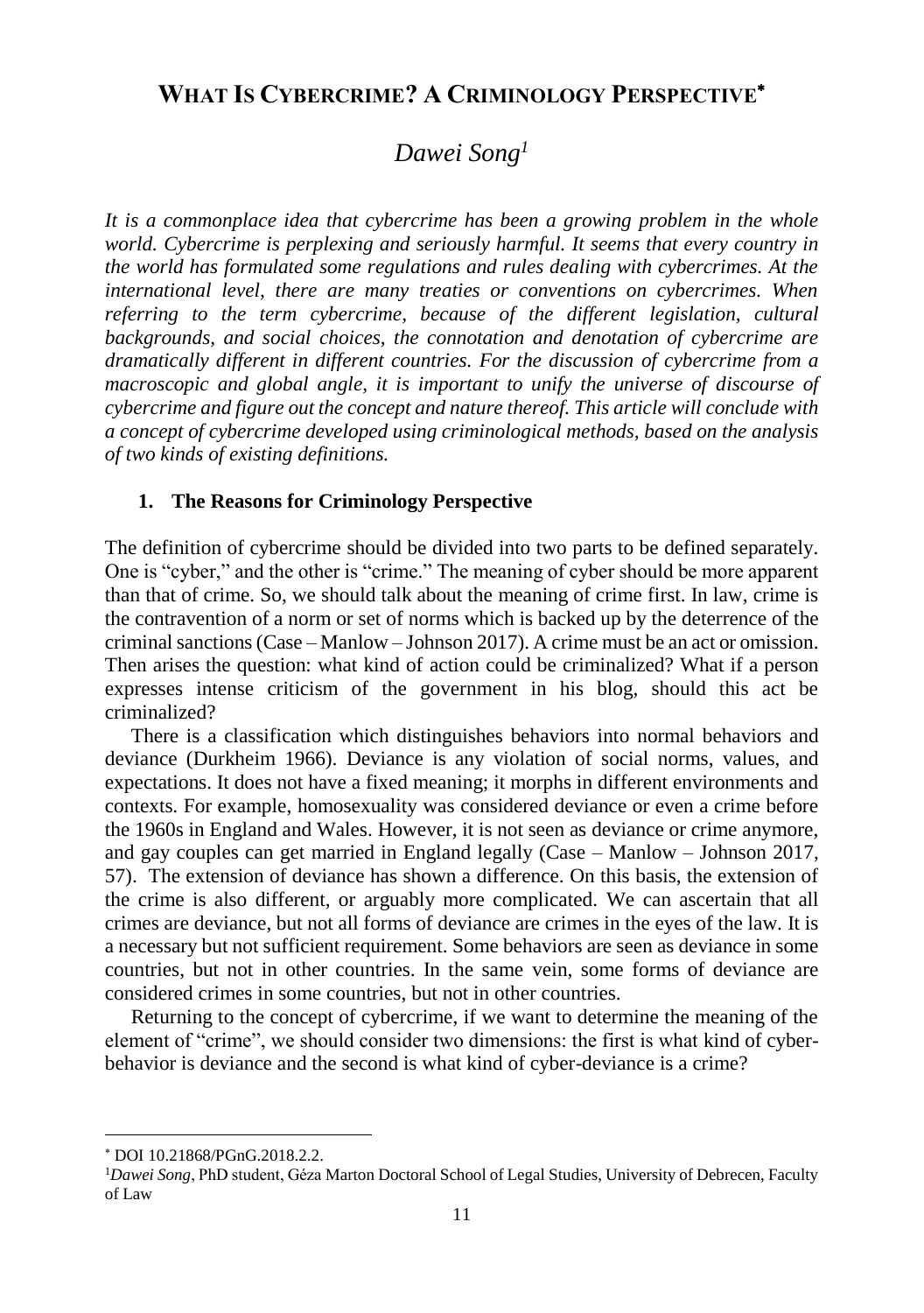To answer the first question, we should bear in mind that it is often a localized concept. It depends on the different culture, historical customs and fundamental moral rules of a specific area. Different societies have different values and practices, and for the members of a certain society, keeping these norms is a way of identifying themselves as belonging to that society, so it is challenging to change their mindset. For instance, a man who is over 20 years old watching porn online may be normal in Europe as long as he does not watch child pornography or does so at a public place (or both), but it is deviant in China because all obscene material is seen as illegal and immoral.

To answer the second question, we should apply the "Harm Principle," i.e. that crime is deviance that jeopardizes others' interests, such as physical integrity, privacy, autonomy, and freedom from humiliation or degrading treatment (Von Hirsch – Jareborg 1991). Despite the detailed content of the harm principle, the requirement that crime must be a harmful act is the same around the world. However, in different countries, the definition of a harmful act is not identical, so some acts may simply be considered deviance in some countries but a crime in others. For instance, three persons have sex in a hotel. Although the place they had sex in is closed, all three persons have consented to the act, and none of them engage in prostitution, it is considered a crime in China, and their acts are treated as harmful.

According to the two answers given above, we can conclude that, if we want to have a comprehensive understanding of the element of "crime" in the word cybercrime, it is a difficult task to assemble and summarize all the related charges in different conventions or treaties or countries' legislations due to the non-identical societal backgrounds. So, if we wish to keep researching the concept of cybercrime, we should abandon the detailed regulations and pave a road by using the harm principle commonly utilized in criminology. By utilizing the harm principle, we could find the greatest common divisor, which is the common characteristic, among all the different treaties or legislations of cybercrime in the world from a macroscopic and global angle.

#### **2. Two Kinds of Definitions: Computer Crime and Cybercrime**

Looking up the word "cyber" in the dictionary, we can find it defined as something "of, relating to, or involving computers or computer networks" (Macmillan Dictionary 2010). Cybercrime, when it first came into attention of legislators, was not known by this name. It took a long time for cybercrime to get its current name, and before this – or even nowadays – some scholars call it computer crime (Licalzi, C. 2017) or Internet crime (Curran 2007). Indeed, the word "cyber" first saw use in 1992 (Macmillan Dictionary 2010). This article will only discuss two definitions: computer crime and cybercrime.

It is essential to keep in mind that the classifications of "computer crime," "Internet crime" or "cybercrime" are based on the classifying approach of criminology. The terms "computer crime," "Internet crime" or "cybercrime" are not actual charges but sets of many related ones.

The first official national definition of cybercrime might be the one appearing in Senate Bill S.240, the Federal Computer System Protection Act of 1979, of the United States. In this act, cybercrimes are called "computer crimes." Though this act did not pass in the end, it tried to give a somewhat accurate concept of computer crimes. In this bill the computer crimes are considered to be:

a) any use of a computer for a fraudulent purpose,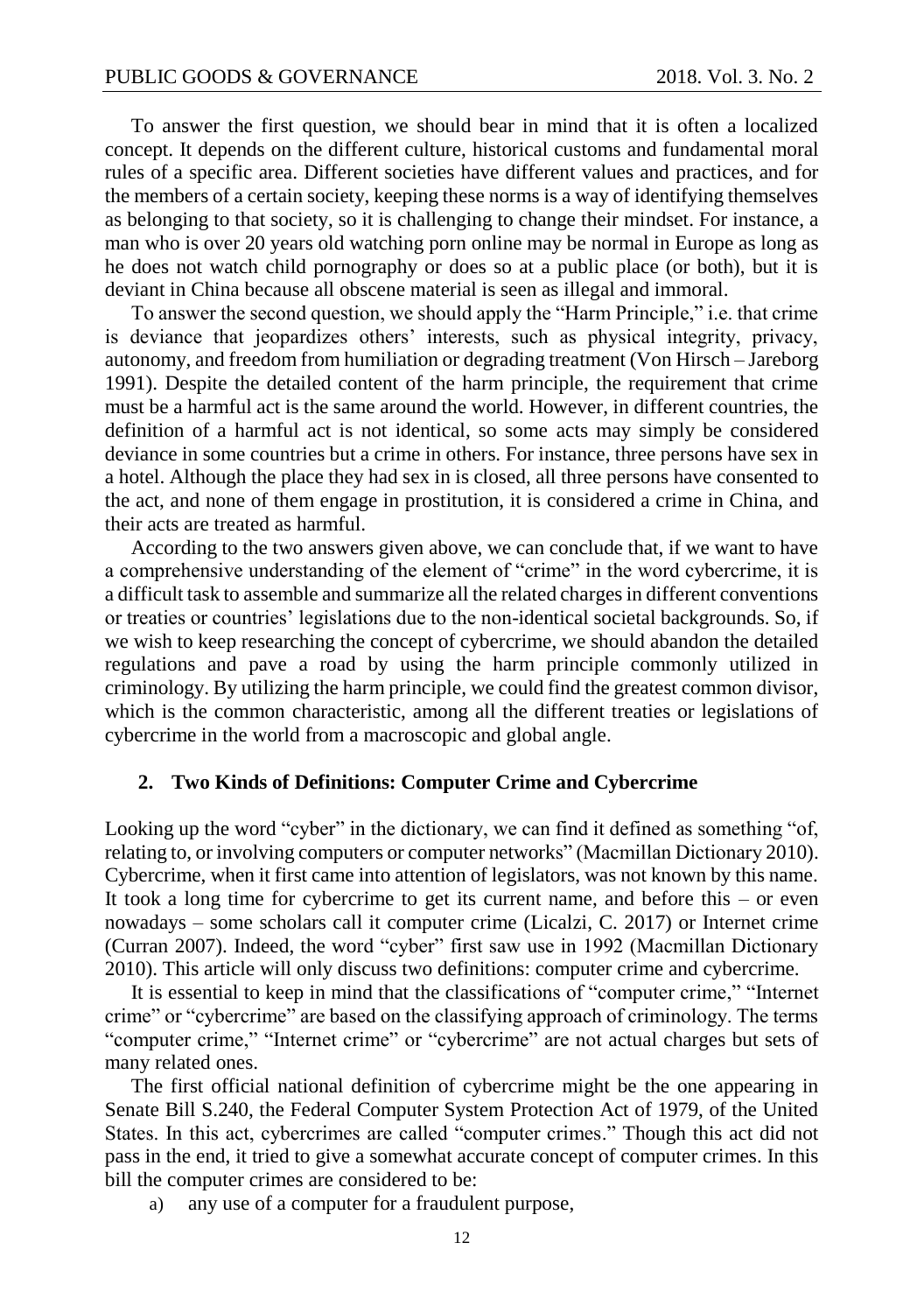b) intentional, unauthorized use, access or alterations of computer programs or data.

Some scholars fiercely opposed this bill and argued it had no meaning to be promulgated because the existing law could address all the problems referred to in the articles (Taber 1979). However, in 1984 the United States passed the Computer Fraud and Abuse Act  $(CFAA)^2$ , and the content of CFAA showed similarities with the previous bill.

Then, by the technological development brought on by computer science and the improvement of the Internet, the term computer crime could no longer cover all the circumstances of new crimes. For example, consider the emergence of the mobile phone. In China, more and more people use the smartphone especially to access the Internet instead of the PC (CNNIC 2018). So, we arrive to the "cybercrime" era.

However, the word cybercrime is too broad to describe the different behaviors accurately. It seems that all incidents happening in the cyberspace or having a minor connection with computers or the Internet can get classified under the umbrella of cybercrime. There are two methods to define what is understood by the term cybercrime:

One is the method of particularization. Take the Budapest Convention on Cybercrime as an example. The Budapest Convention on Cybercrime was opened for signature in 2001 and entered into force in 2004. In Chapter 1 of the Convention, titled "Terms of Use", Article 1, titled "Definitions", did not give any clear statement or description of cybercrime but listed nine kinds of specific behaviors which should be treated as crimes in the subsequent nine articles.<sup>3</sup>

The other approach is the method of generalization. The majority of scholars tend to use this method to summarize the contents of the term cybercrime. A representative view of cybercrime is that the cybercrime is (1) the crime which has the computer and computer network as the target, for example, hacking; (2) the conventional crime which occurs in the virtual reality world, for instance, cyber-fraud; (3) the crime where the computer or Internet plays an incidental role in committing them (Clough 2011).

The advantage of particularization is that it can be easy to understand the specific behaviors which are more harmful to be a crime. While it is definitely more comfortable to use in judicial practice, the disadvantage is that it cannot contain the entire, rapidly growing list of criminal acts, e.g. cyber-terrorism was not included in the Convention on Cybercrime and necessitated amendments to fix the issue. Because of the time cost of legislation or concluding a treaty, even if the newest crimes are regulated in the new law or treaty, even newer forms of crimes appear before its conclusion. The preventive function of criminal law would not be produced effectively.

Reflecting on the generalization method, sometimes, the too broad definition of the cybercrime might hinder people in understanding the concept of cybercrime very well, especially some non-professionals; and, the risk of abuse of discretion should be a flaw when applying this definition. So, with regards to this issue, the generalization method requires some revising.

l

<sup>2</sup> See: Computer fraud and abuse act, 18 U.S.C. 1029 (1984).

<sup>3</sup> Convention on cybercrime: Budapest, 23. XI. 2001, (2002). The 9 behaviors which should be treated as crimes are: Illegal access; Illegal interception; Data interference; System interference; Misuse of devices; Computer-related forgery; Computer-related fraud; Offences related to child pornography; Offences related to infringements of copyright and related rights.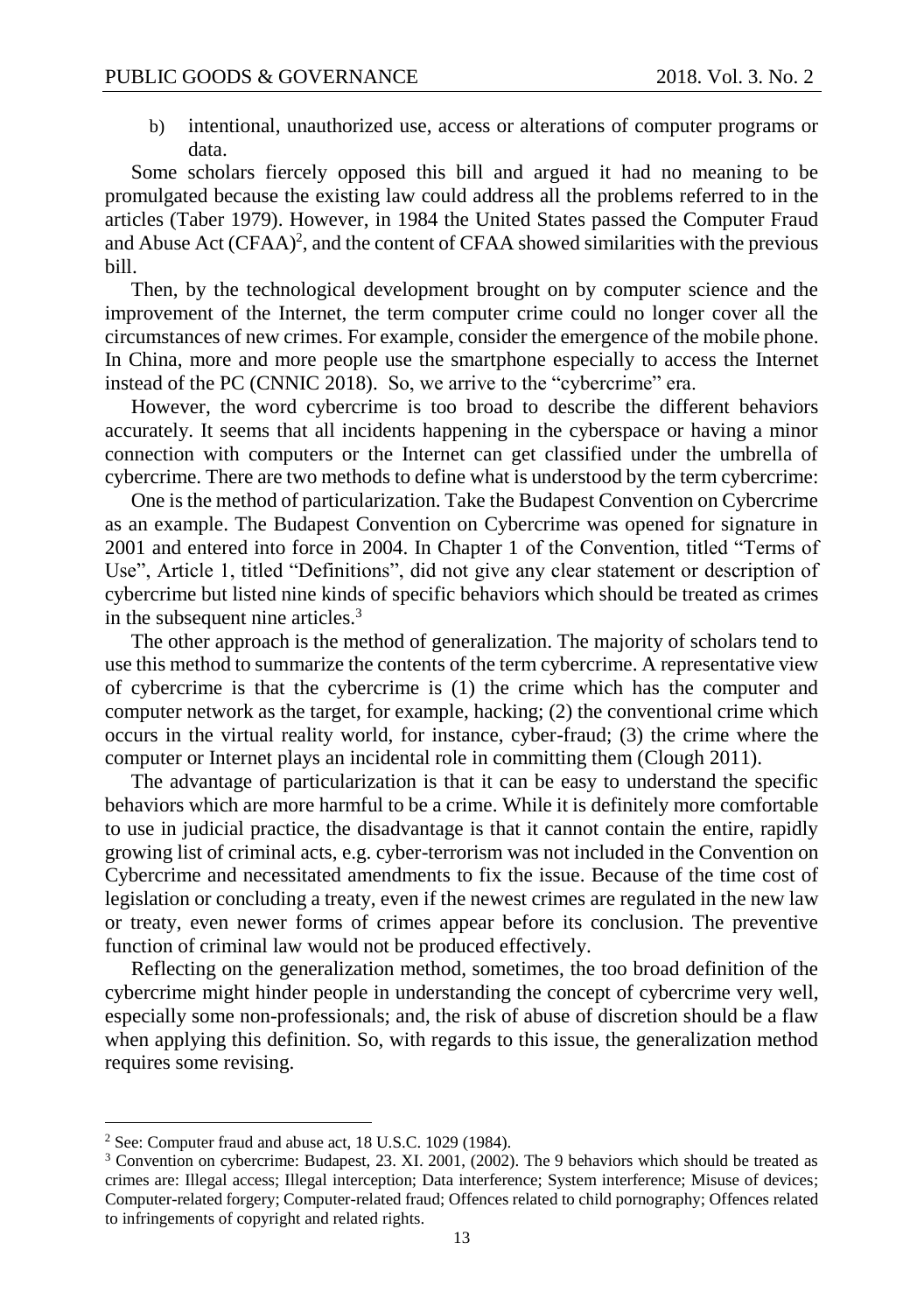However, by contrast, the generalization is better than the particularization. It appears to have a significant advantage in academic research. Scholars, politicians, policymakers, and practitioners can use their discretion to make sense of the term cybercrime. It gives more discretion to the institutions of society, such as the legislative and the judicial system. It is also able to reply to new crimes rapidly by providing interpretations.

### **3. Concluding remarks**

In criminology, to define a crime is necessary for explaining it, and the explanation should form the basis of the response to the crime. An appropriate definition of crime would be convenient to easily explain to the public what is understood by crime. The pinpointed explanation underlies the rationale of responses to crimes and vice versa. The definition of, explanation of, and responses to crime are reciprocal, mutually-dependent and mutually-reinforcing (Case – Manlow – Johnson 2017, 32).

According to the discussion of both advantages and disadvantages of the two methods for summarizing the concept of cybercrime, I prefer the generalization method. Meanwhile, for the sake of narrowing down the broad boundary of the general concept of cybercrime and to make it more suitable for building the rationale of effective and efficient responses to crime, I would like to redefine cybercrime on the basis of the general classification with the consideration of the relationship between crime and deviance, and the characteristics of computer technologies and the Internet.

So, in my opinion, cybercrime is a harmful deviant behavior that is taken for procuring improper interests which are forbidden by law or common social values, by use of the features of data and the online transportation thereof, which abuses the advanced technologies and the information asymmetries that stem from positional advantages.

## **List of References:**

- Case, S., Manlow, D., & Johnson, P. (2017). Criminology. New York, NY: Oxford University Press
- Clough, J. (2011). Cybercrime. *Commonwealth Law Bulletin*, 37(4): 671-680.
- CNNIC (2018). The 42nd china statistical report on internet development. China Internet Network Information Center. [http://www.cnnic.com.cn/hlwfzyj/hlwxzbg/hlwtjbg/201808/P02018082063088](http://www.cnnic.com.cn/hlwfzyj/hlwxzbg/hlwtjbg/201808/P020180820630889299840.pdf) [9299840.pdf](http://www.cnnic.com.cn/hlwfzyj/hlwxzbg/hlwtjbg/201808/P020180820630889299840.pdf) [accessed October 3, 2018]
- Computer fraud and abuse act, 18U.S.C. 1029 (1984).
- Convention on cybercrime: Budapest, 23. XI. 2001, (2002).
- Curran, J. F. (2007). Internet crime victimization: Sentencing. *Mississippi Law Journal* 76(3): 909-922.
- Durkheim, É. (1966). *The rules of sociological method.* New York: Free Press.
- Licalzi, C. (2017). Computer crime. *American Criminal Law Review* 54(4): 1025-1072.
- Macmillan Dictionary (2010). Retrieved from [https://www.merriam](https://www.merriam-webster.com/)[webster.com/](https://www.merriam-webster.com/) [accessed October 3, 2018]